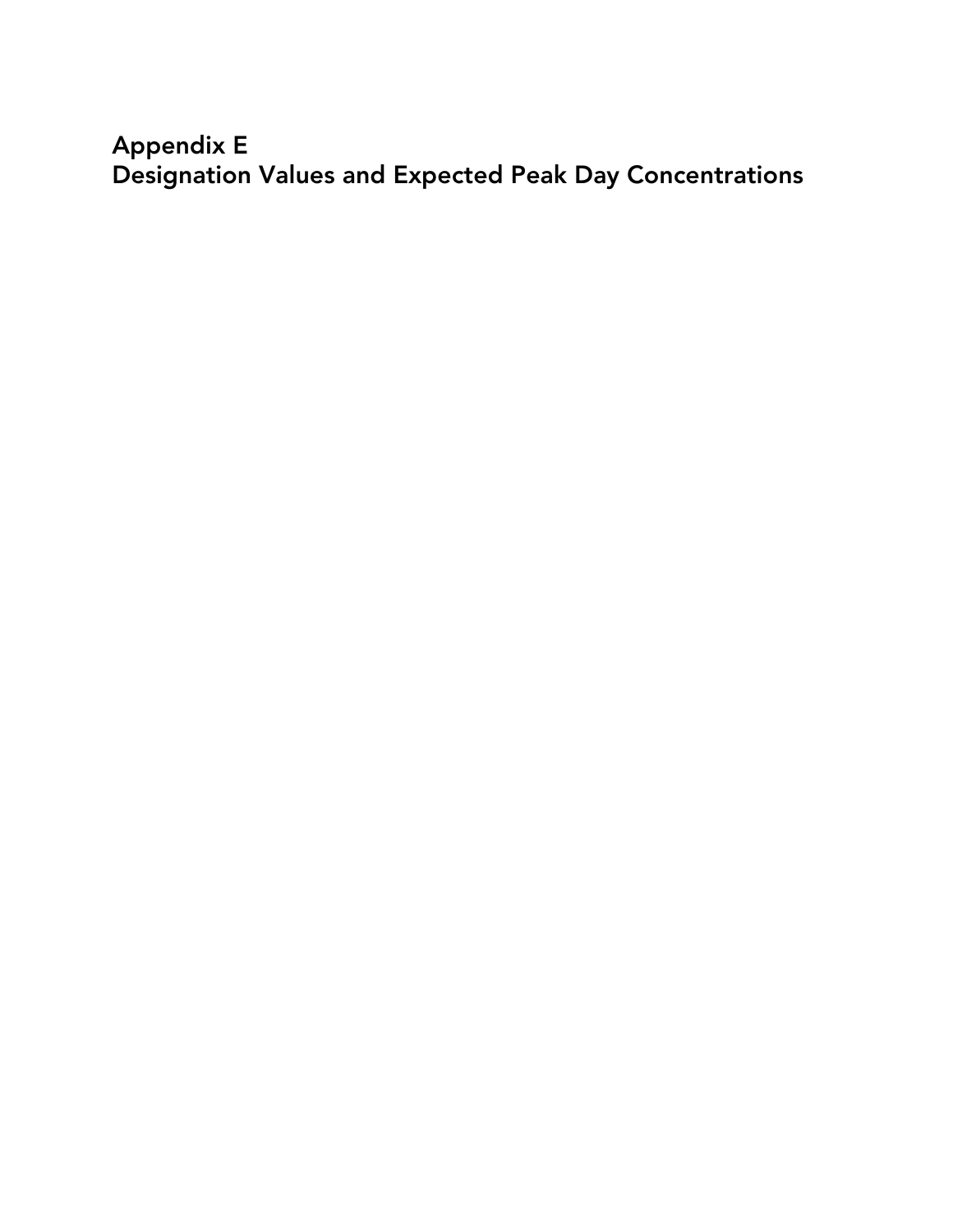## **Appendix E Designation Values and Expected Peak Day Concentrations**

The Expected Peak Day Concentration (EPDC) represents the concentration that statistically is estimated to recur once per year. In the area designation process, measured concentrations that are higher than the calculated EPDC, after the EPDC is rounded to the precision of the relevant State standard, are identified as affected by an extreme concentration event and are not considered violations of the State standards.

The Designation Value (DV) refers to the highest measured concentration (rounded to the precision of the relevant State standard) remaining at a given site after all measured concentrations affected by extreme concentration events are excluded. In the calculations of EPDCs, concentrations affected by exceptional events or unusual concentration events are not excluded. However, measured concentrations that are identified as affected by an exceptional event or unusual concentration event are excluded from being considered as the DV. If the highest DV within an area does not exceed the State standard, and all other criteria are met, then the area can be considered in attainment for that pollutant. Other criteria that must be met include completeness and representativeness criteria as described in Appendix B.

As an example of the use of the EPDC, if the calculated ozone EPDC for a site is 0.096 ppm, and the four highest measured concentrations are 0.125, 0.113, 0.102, and 0.094 ppm, then the DV is equal to 0.10 ppm. This is because the EPDC of 0.096 ppm would be first rounded to 0.10 ppm (consistent with the precision of the ozone standard that is two decimal places), and 0.10 ppm is the highest measured concentration equal to or lower than the rounded EPDC. The measured concentrations of 0.125 ppm (rounded to 0.13 ppm) and 0.113 ppm (rounded to 0.11 ppm) are higher than the rounded EPDC of 0.10 ppm and are excluded as extreme concentrations and are not considered as the DV.

The validity of the EPDC is based on the high day coverage for each of the three years. The high day coverage is the percentage of expected high days that are complete during the year. The expected high days are those days specific to each given site that historically have daily maximum concentrations in the top ten percent of all daily maximum concentrations, based on data through 2020.

The calculated EPDC is considered valid for designation purposes only if the data meet one of the following three conditions: (1) if the high day coverage is at least 75 percent for each of the three years; (2) if the high day coverage is at least 75 percent for each of two years and the EPDC is less than or equal to 75 percent of the applicable State standard; or (3) if the high day coverage is at least 75 percent for one year and the EPDC is less than or equal to 50 percent of the applicable State standard.

When the EPDC is not calculated or the calculated EPDC is not considered valid for designation purposes, the EPDC is not used in determining the DV. In these cases, the